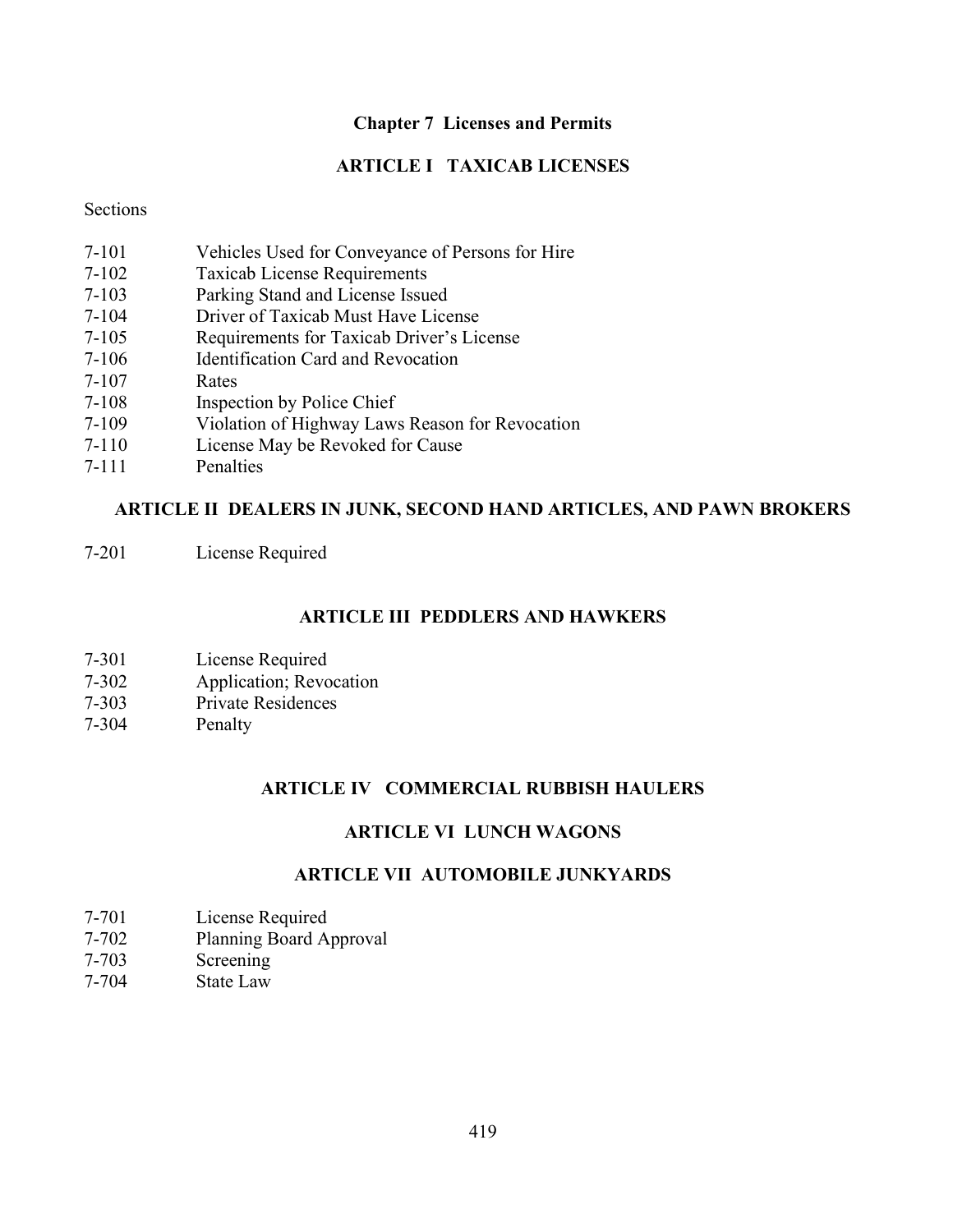# ARTICLE VIII SPECIAL AMUSEMENT PERMITS

### Section

| 7-801     | Title                                |
|-----------|--------------------------------------|
| 7-802     | Purpose                              |
| 7-803     | Definitions                          |
| 7-804     | Permit Required                      |
| $7 - 805$ | Suspension or Revocation of a Permit |
| 7-806     | <b>Rules and Regulations</b>         |
| 7-807     | Permit and Appeal Procedures         |
| 7-808     | Admission                            |
| 7-809     | Penalty                              |
| $7 - 810$ | Separability                         |

## ARTICLE IX STREET AND ROAD ACCESS PERMIT

## ARTICLE X OPENING PERMIT

## ARTICLE XI REGISTERED NONPROFIT DISPENSARIES AND REGISTERED CULTIVATION FACILITIES

# Section

| Purpose                              |
|--------------------------------------|
| Permit Required                      |
| Suspension of Revocation of a Permit |
| <b>Rules and Regulations</b>         |
| Permit and Appeal Procedures         |
| Penalty                              |
| Separability                         |
|                                      |

# ARTICLE XII LICENSES FOR THE SALE OF LIQUOR

## Section

| 7-1201     | Purpose                              |
|------------|--------------------------------------|
| $7 - 1202$ | Permit Required                      |
| $7 - 1203$ | Suspension of Revocation of a Permit |
| $7 - 1204$ | Permit and Appeal Procedures         |
| $7 - 1205$ | Penalty                              |
| 7-1206     | Separability                         |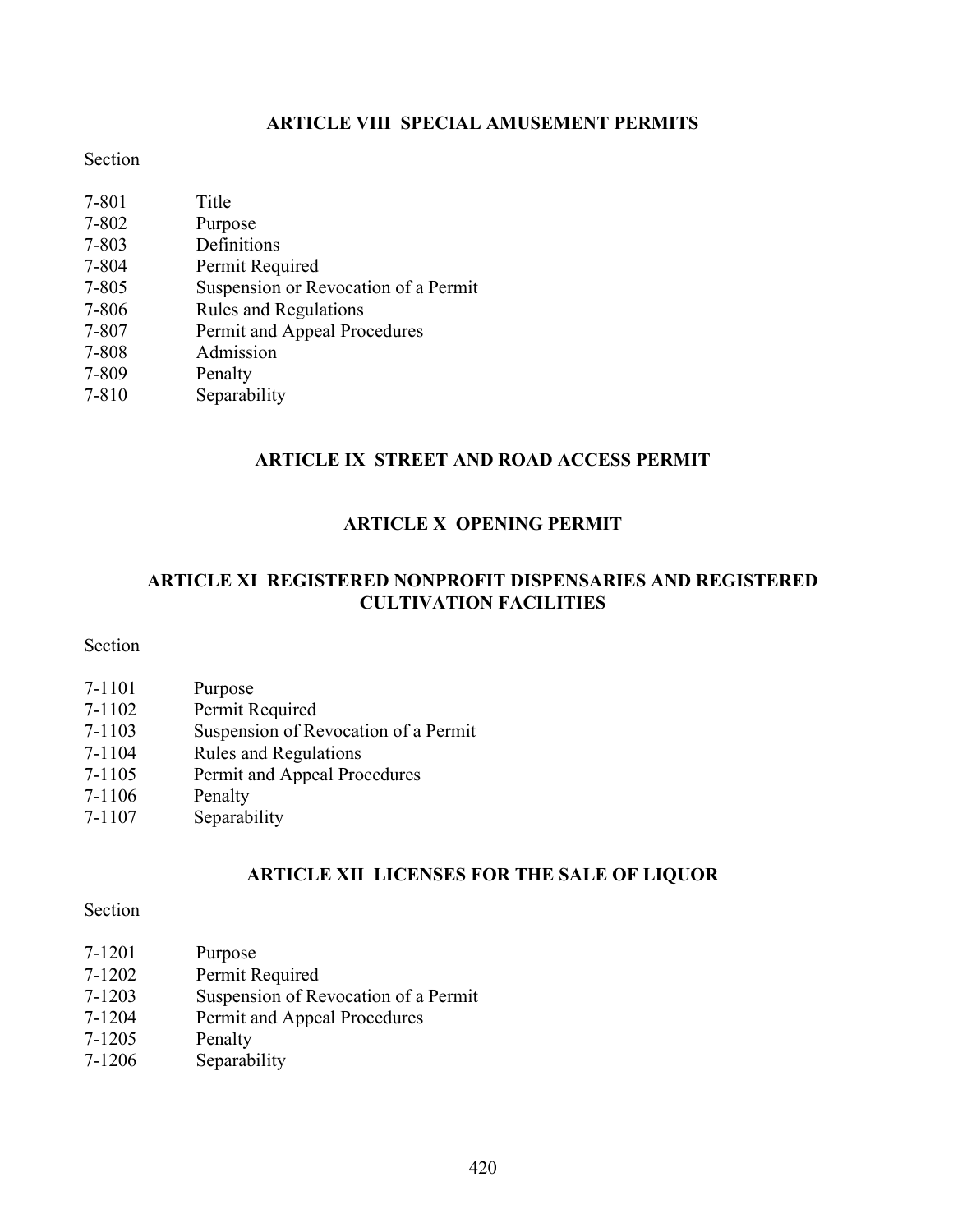## ARTICLE I TAXICAB LICENSES

### Sec. 7-101 Vehicles Used for Conveyance of Persons for Hire

Every motor vehicle used or to be used for the conveyance of persons for hire upon the streets in the City of Caribou shall be deemed a taxicab within the meaning of this Article, except a motor vehicle subject to regulation by the Public Utilities Commission of the State of Maine, and motor vehicles collecting fares by tickets or coupons sold for interstate transportation. All vehicles accepted shall be granted special license in such form and on such conditions as the City Manager or designee may determine, and such license may be revoked for failure to comply with all pertinent laws and regulations.

Historical Note: Amended by Ordinance No. 2, 2018 Series on April 9, 2018; effective May 9, 2018.

### Sec. 7-102 Taxicab License Requirements

No person, firm or corporation shall operate or cause to be operated a taxicab unless licensed as herein provided. Application for licensure shall be made on forms provided by the City and shall set forth the name and address of the applicant, the trade name under which the applicant does or proposes to do business; where proposed offices and garages are to be located; the number of vehicles the applicant desires to operate, with a clear description of each vehicle, insurance coverage, and such other facts as the City may require for determining compliance with applicable laws and regulations.

 Historical Note: Amended by Ordinance No. 2, 2018 Series on April 9, 2018; effective May 9, 2018.

### Sec. 7-103 Parking Stand and License Issued

A license fee shall be \$40.00 yearly for each taxicab. The City administration may designate a taxi stand or stands, upon request by the taxicab owner for each licensed taxicab, and after the designation, no vehicle shall park in that stand or stands except the taxicab for which that stand or stands is/are designated. No taxicab shall remain standing on any street on which parking meters are installed along side or next to any parking meter, except while serving passengers.

 Historical Note: Amended April 8, 2013; Amended by Ordinance No. 2, 2018 Series on April 9, 2018; effective May 9, 2018.

### Sec. 7-104 Driver of Taxicab Must Have License

No person shall drive or operate a taxicab unless duly licensed as a taxicab driver as required by Section 7-105 of this Article.

### Sec. 7-105 Requirements for Taxicab Drivers' License

Application for a license to drive a taxicab shall be made on forms furnished by the City and shall set forth under oath such information as the City may require. Such licenses shall be signed by the City Clerk, shall be numbered in order granted and, unless sooner suspended or revoked, shall continue in force until the first day of May next after the date thereof. The fee for such license shall be \$10.00. No such license shall be granted to any person unless he/she shall present a valid license to operate motor vehicles issued to him/her by the State, nor unless he/she shall have attained the age of twenty one years.

Historical Note: Amended April 8, 2013; Amended by Ordinance No. 2, 2018 Series on April 9, 2018; effective May 9, 2018.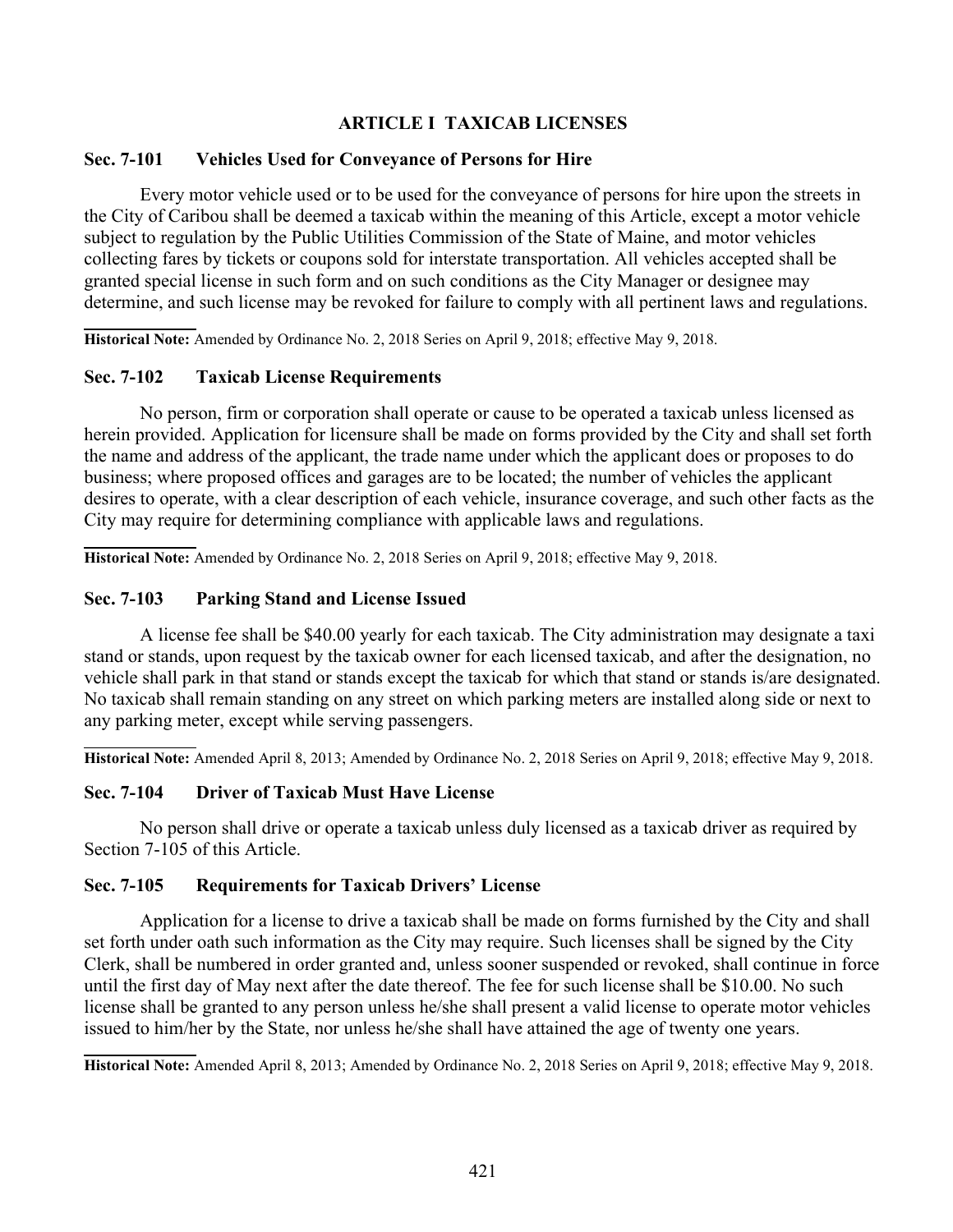### Sec. 7-106 Identification Card and Revocation

Upon issuance of a license to any taxicab driver, the City Clerk shall deliver to the licensee an identification card setting for the number and terms of the license, the name of the licensee, together with their signature and a photograph of themselves of such size as the City Clerk may require. Two such photographs shall be provided by the applicant for license at his own expense. The identification card above described shall be displayed so that it may be plainly seen by the passenger in each cab, which such licensed driver operates. Failure to comply with the terms of this Section shall be grounds for the revocation of the taxicab driver's license; and operation of cabs by any person, firm or corporation, the drivers of which do not comply with the terms of this Article, shall be grounds for the revocation of the license of such person, firm or corporation.

### Sec. 7-107 Rates

No owner or operator of a vehicle for hire business shall charge any passenger any rate for service in excess of the rates posted with the City Clerk. The owner or operator of a vehicle for hire shall provide, in writing a list of the maximum rates to be charged for any services. Rates that are provided to the City Clerk will be listed on a Taxi License by the City Clerk. The Taxi License, on which the above rates are clearly written shall be conspicuously displayed in the specific taxi that is being licensed, so it can be seen by a passenger day or night.

Failure to so display such license or demanding any amounts in excess of the rates disclosed to the City Clerk shall be grounds for revoking the license, both of the driver of the taxicab and the person, firm or corporation operating such cab.

### Sec. 7-108 Inspection by Police Chief

Every person operating a taxicab shall present such taxicab to the Chief of Police for inspection whenever the Chief of Police may require it.

#### Sec. 7-109 Violation of Highway Laws Reason for Revocation

Violation of any of the highway laws of the State of Maine or of the Articles of the City of Caribou regulating traffic shall be grounds for the revocation of license, both of the driver of the taxicab and the person, firm or corporation operating such taxicab, after notice and hearing.

### Sec. 7-110 License May be Revoked for Cause

Any license issued hereunder may be revoked by the Council at any time after notice and a hearing in the event that any licensee or any employee of a licensee: (a) knowingly furnishes, or delivers liquor for or to a minor while utilizing a licensed taxicab; or (b) is convicted of a violation of Title 28-A M.R.S.A. Section 2081 while utilizing a licensed taxicab; or (c) any other cause which is detrimental to the public health, safety or welfare.

### Sec. 7-111 Penalties

In addition to any other penalties provided in this Article, whoever violates any of the provisions of this Article shall be liable to a penalty not exceeding \$150.00 for each offense, to be recovered for the use of the City , by complaint before the Caribou District Court.

Historical Note: Chapter 5, 1956 Caribou Code; as amended, December 17, 1973, April 2, 1980, June 4, 1980, April 2, 1984, October 23, 2000, Article 1, Section 7-110 amended June 10, 2002.

State Law Reference: 35 MRSA §§1501-1518; 35 MRSA §§1641-1646.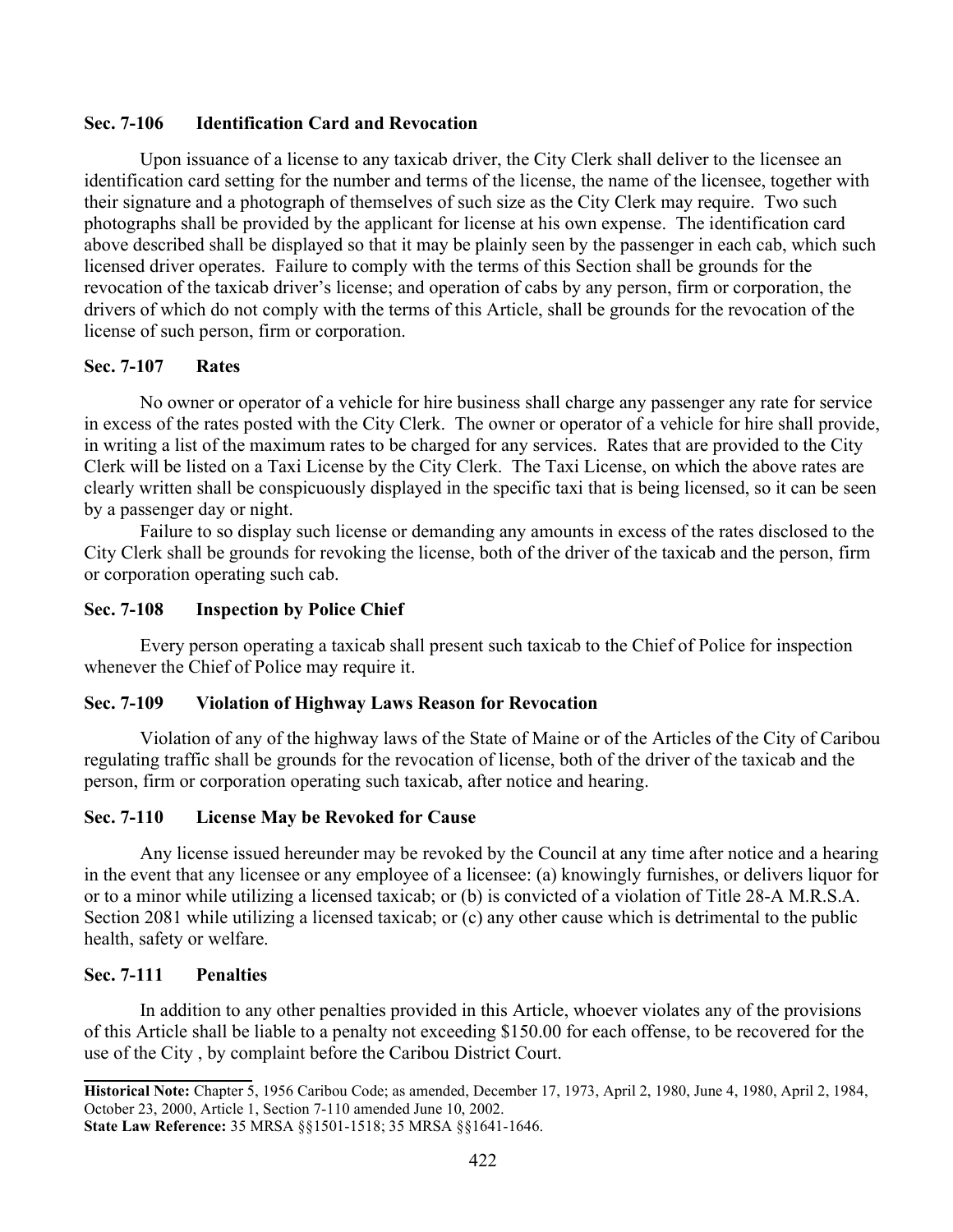### ARTICLE II DEALERS IN JUNK, SECOND HAND ARTICLES, AND PAWN BROKERS

### Sec. 7-201 Licensed Required

All dealers in junk and second hand articles, and pawn brokers, before doing any business in the City of Caribou shall secure a license from the City Manager or designee. They shall pay to the Treasurer of the City, the sum of \$25.00, for the use of the City and shall give the City a good and sufficient bond which shall be approved by the City, in the sum of \$300.00, conditioned to perform all duties pertaining to their business. Dealers shall keep records of all goods brought and the date of sale and the name of the seller. These records shall be open at all times for the inspection of any police officer, deputy sheriff, constable or other properly designated city officials.

Historical Note: Chapter 5, 1956 Caribou Code; amended June 4, 1980; Amended by Ordinance No. 2, 2018 Series on April 9, 2018; effective May 9, 2018. Cross Reference: Chapter 13, Zoning, Section 13-700 (38) Establishments dealing in the consignment or resale of used personal property State Law Reference: 30 MRSA §3051, 30 MRSA §3151-3155, 30 MRSA §2151(5).

### ARTICLE III PEDDLERS AND HAWKERS

### Sec. 7-301 Licensed Required

It shall be unlawful for any person in his own behalf or as agent or servant of any other person, firm or corporation, to engage in the business of hawking and peddling goods, wares and merchandise at retail, within the limits of the City of Caribou without first obtaining a license from the City of Caribou, excepting in the following classes: commercial agents or other persons selling by lists, catalogues or otherwise, goods or wares or merchandise for future delivery, persons selling fish, persons selling farm, dairy or orchard products of their own production, persons selling bark, wood or forest products, and persons selling newspapers or religious literature. No vendor will be allowed to sell at curb side on any City street. Street vending shall be defined as the business of selling of goods, wares and/or services.

 Historical Note: Amended by Ordinance No. 2, 2018 Series on April 9, 2018; effective May 9, 2018.

### Sec. 7-302 Application; Revocation

Licenses for hawkers and peddlers under this Article may be issued by the City upon proper application in writing therefore, and upon payment of a license fee of \$25.00. Such license shall be valid for the thirty days next following the issuance thereof, unless sooner revoked, after notice and hearing, for good and sufficient cause in the interest of the public health, safety or welfare.

Historical Note: Amended by Ordinance No. 2, 2018 Series on April 9, 2018; effective May 9, 2018.

#### Sec. 7-303 Private Residences

The practice of going in and upon private residences in the City of Caribou by such hawkers and peddlers, whether licensed or not, and not having been requested or invited so to do by the owner or owners, occupant or occupants of said private residences, for the purpose of peddling and hawking goods, wares, and merchandise at retail, is hereby declared to be a nuisance and a violation of this Article.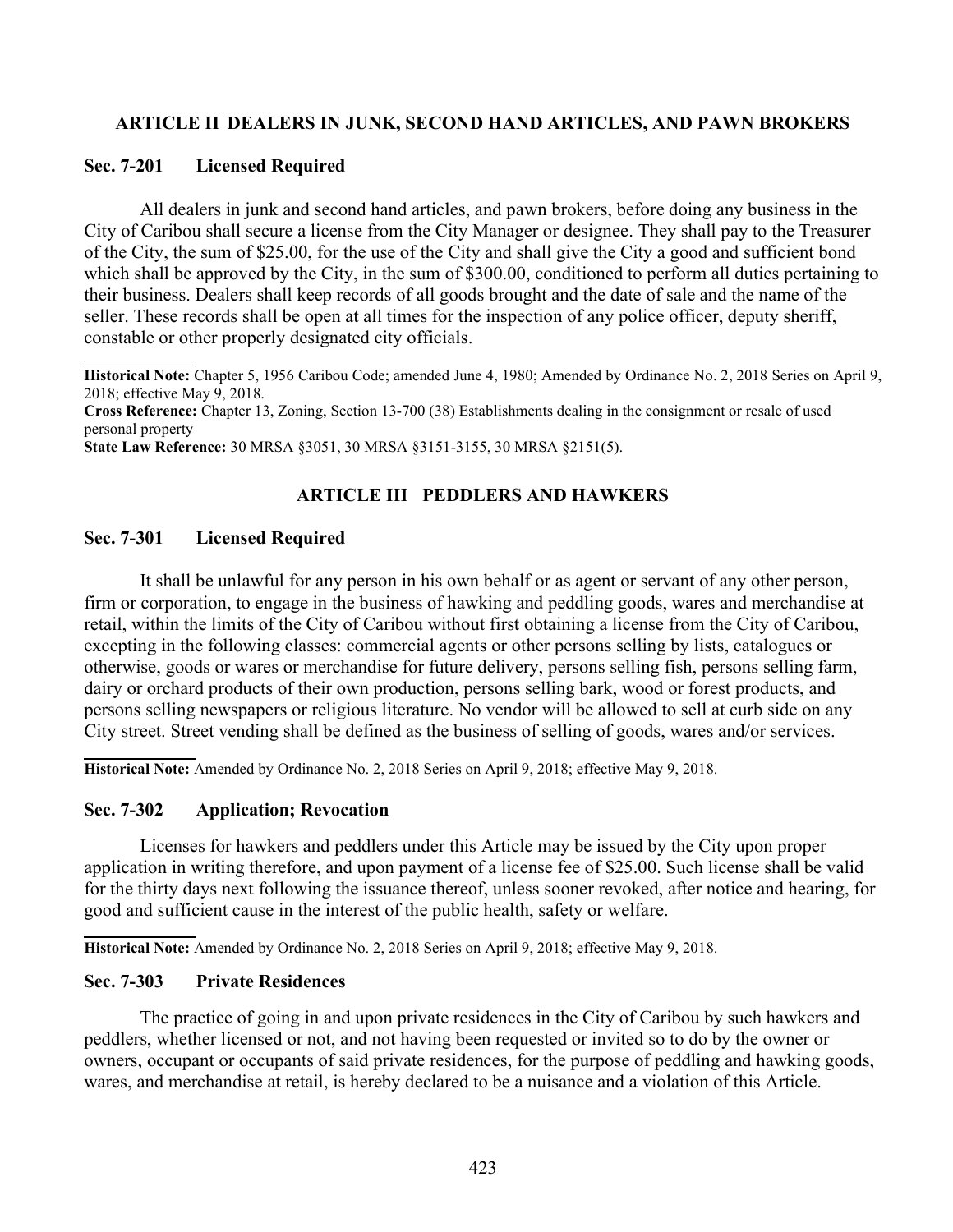#### Sec. 7-304 Penalty

Any person, in his own behalf or as agent or servant of any other person, firm or corporation violating any of the provisions of this Article shall upon conviction be subject to a fine of not more than fifty dollars (\$50.00) for each offense, or imprisonment for not more than 30 days, or by both such fine and imprisonment.

Historical Note: Chapter 5, 1956 Caribou Code; as amended June 4, 1980, Sec. 7-301 amended June 24, 1999. State Law Reference: 32 MRSA §§4681-4689; 30 MRSA §2151(5).

### ARTICLE IV COMMERCIAL RUBBISH HAULERS

Any person engaged in the business of collection or disposal of garbage or rubbish in the compact area must apply for a license as provided in Chapter 6, Article III, Section 6-202.

Historical Note: Article V Itinerant Photographers adopted June 4, 1980; Article V Itinerant Photographers deleted by Ordinance No. 2, 2018 Series on April 9, 2018; effective May 9, 2018.

### ARTICLE VI LUNCH WAGONS

The City may issue a license to any reputable person to maintain a vehicle for the sale of food in the public way, pursuant to 30 MRSA §3101. The annual license fee shall be \$10.00. Any person who operates without a license required by this ordinance shall be subject to a fine of not more than \$100 for each offense. Each day a violation continues shall constitute a separate offense.

Historical Note: adopted June 4, 1980; Amended by Ordinance No. 2, 2018 Series on April 9, 2018; effective May 9, 2018.

# ARTICLE VII AUTOMOBILE JUNKYARDS

#### Sec. 7-701 License Required

No automobile junkyard shall be established, operated, or maintained, without first obtaining a nontransferable license to do so from the City, which license shall be valid only until January 1 of the following year.

Historical Note: adopted June 4, 1980; Amended by Ordinance No. 2, 2018 Series on April 9, 2018; effective May 9, 2018.

#### Sec. 7-702 Planning Board Approval

A license for the establishment of an automobile junkyard shall not be issued by the City until the proposed location of such junkyard shall have been approved under this Article by the Planning Board and unless the application for such license is accompanied by a certificate from the Board stating it's approval of such location and setting forth such special requirements for fencing, screening, setback, etc. as the Board my deem necessary as a condition of its approval in order to adequately serve the public health and welfare, and to protect the appearance of the area.

Historical Note: Adopted June 4, 1980; Amended by Ordinance No. 2, 2018 Series on April 9, 2018; effective May 9, 2018.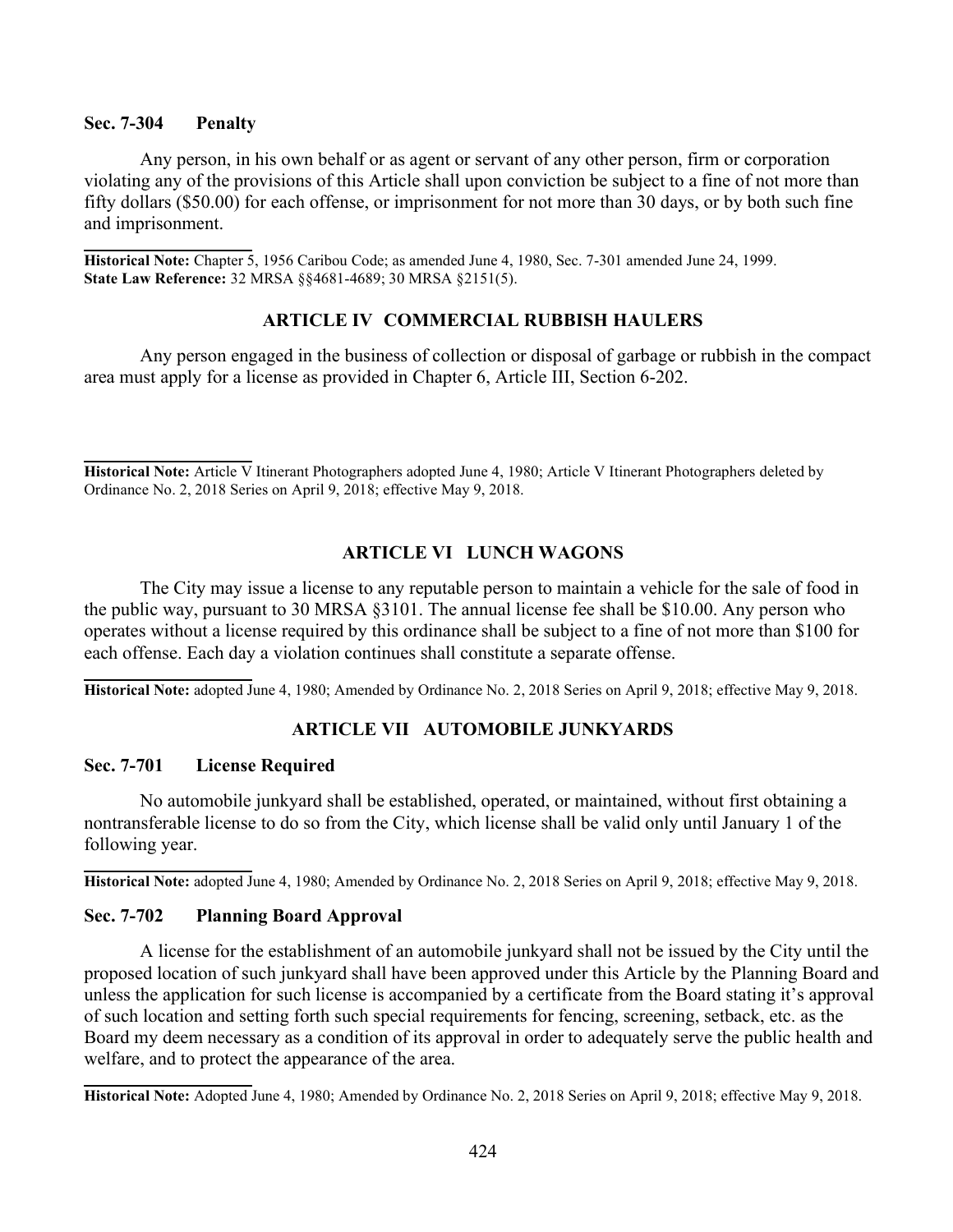### Sec. 7-703 Screening

Any area to be occupied by junk automobiles or parts thereof shall be kept entirely screened to view from highways and streets, residences, and from any place of public assembly or recreation by natural objects or well constructed and properly maintained fences at least six feet high. Applicants shall submit drawings or written specifications for the fencing or screening to be approved by the Planning Board. Applicants shall provide appropriate bonds or other financial guarantees to the City for installation of any required fencing or Planning Board conditioned site improvements before issuance of a license by the City. Failure to install required improvements within six months from the date of issuance of the license shall constitute a violation of this Article and shall be punishable by law and/or forfeiture of financial guarantees.

 Historical Note: adopted June 4, 1980; Amended by Ordinance No. 2, 2018 Series on April 9, 2018; effective May 9, 2018.

### Sec. 7-704 State Law

All other pertinent provisions of the State Law on Automobile Junk Yards, Chapter 215, Title 30 Revised Statutes of Maine, as amended, shall be observed.

l Historical Note: formerly Section 104.17 of the Zoning ordinance, Chapter 10 of the 1956 Caribou Code; amended June 4, 1980.

### ARTICLE VIII SPECIAL AMUSEMENT PERMITS

#### Sec. 7-801 Title

This Article shall be known and may be cited as the Special Amusement Article of the City of Caribou, Maine.

### Sec. 7-802 Purpose

The purpose of this Article is to control the issuance of special permits for music, dancing or entertainment in facilities licensed by the State of Maine to sell liquor as required by 28 MRSA §702.

#### Sec. 7-803 Definitions

1. Entertainment. For the purposes of this Article, "entertainment" shall include any amusement, performance, exhibition or diversion for patrons or customers of the license premises whether provided by professional entertainers or by full time or part time employees of the licensed premises whose incidental duties include activities with an entertainment value.

2. Licensee. For purposes of this Section, "licensee" shall include the holder of a license issued under the Alcoholic Beverages Statutes of the State of Maine, or any person, individual, partnership, firm, association, corporation, or other legal entity, or any agent, or employee of any such licensee.

### Sec. 7-804 Permit Required

1. Music, dancing and entertainment. No licensee for the sale of liquor to be consumed on his licensed premises shall permit, on his licensed premises, any music, except radio or other mechanical device, any dancing or entertainment of any sort unless the licensee shall have first obtained from the City a special amusement permit.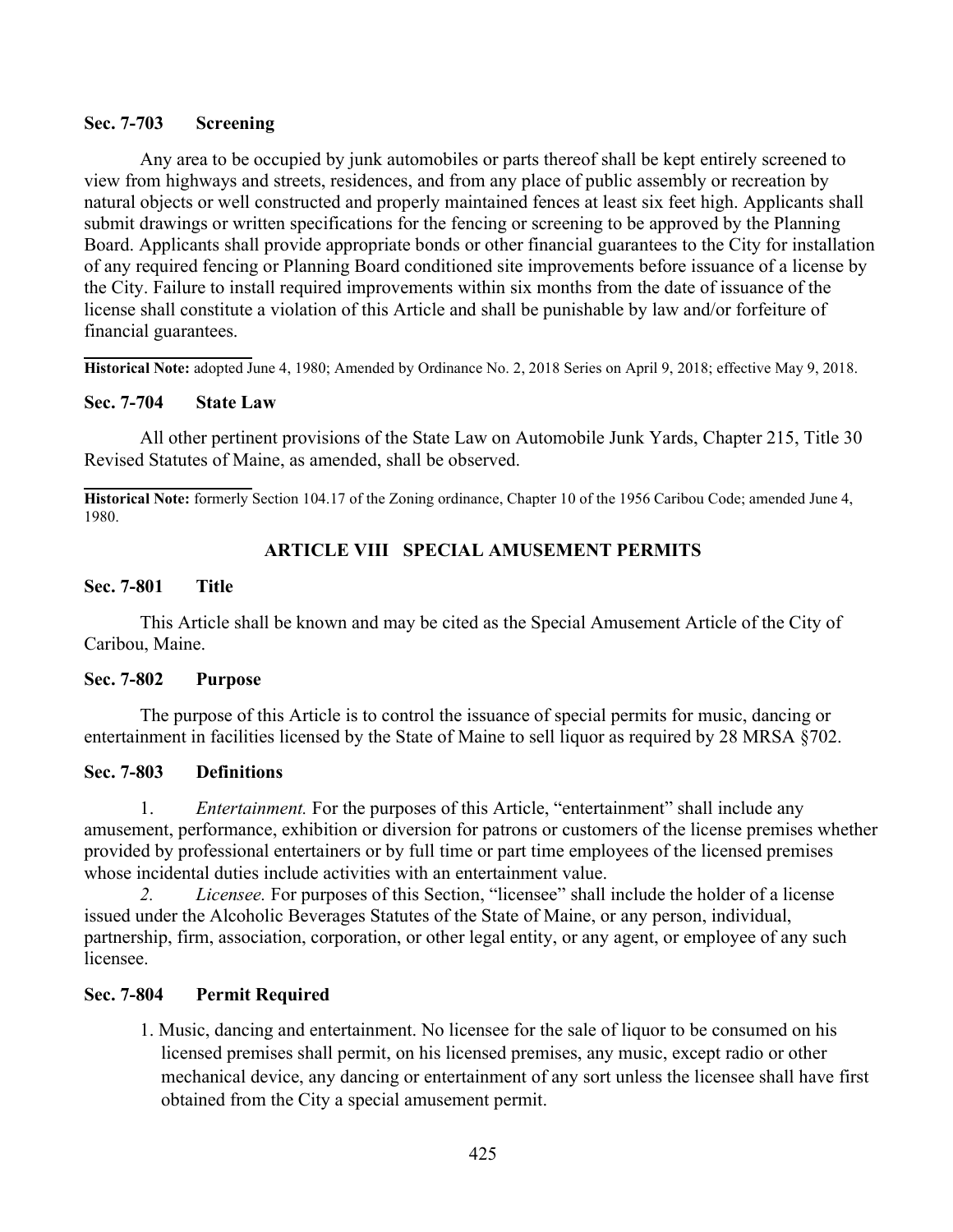- 2. Application for permit. Applications for all special amusement permits shall be made in writing to the City and shall state: the name of the applicant; his residence address; the name of the business to be conducted; his business address; the nature of his business; the location to be used; whether the applicant has ever had a license to conduct the business therein described either denied or revoked and, if so, the applicant shall describe those circumstances specifically; whether the applicant, including all partners or corporate officers, has ever been convicted of a felony, and, if so, the applicant shall describe specifically those circumstances; and any additional information as may be needed by the City in the issuing of the permit, including but not limited to a copy of the applicant's current liquor license.
- 3. Compliance with all local laws. No permit shall be issued for any thing, or act, or premises, if the premises and building to be used for the licensed purposes do not fully comply with all ordinances, articles, bylaws, or rules and regulations of the municipality.
- 4. Fee. The fee for a special amusement permit shall be \$30.00, plus publication costs.
- 5. Public hearing. The City Council shall, prior to granting an initial permit and after reasonable notice to the municipality and the applicant, hold a public hearing within 15 days of the date of the request was received, at which the testimony of the applicant and that of any interested members of the public shall be taken. Renewals of permits do not need a public hearing and may be authorized by the City Manager.
- 6. Factors in issuing permit. The municipal officers shall grant a permit unless they find that issuance of the permit will be detrimental to the public health, safety or welfare, or would violate municipal ordinances, or rules and regulations, articles, or bylaws.
- 7. Term of license. A permit shall be valid only for the license year of the applicant's existing liquor license.

 Historical Note: Sec. 7-804(4) as amended April 8, 2013; Amended by Ordinance No. 2, 2018 Series on April 9, 2018; effective May 9, 2018.

## Sec. 7-805 Suspension or Revocation of a Permit

The City may suspend or revoke any special amusement permits which have been issued under this Article on the grounds that the music, dancing, or entertainment so permitted constitutes a detriment to the public health, safety, or welfare, or violates any municipal ordinances, articles, bylaws, or rules and regulations.

 Historical Note: Amended by Ordinance No. 2, 2018 Series on April 9, 2018; effective May 9, 2018.

## Sec. 7-806 Rules and Regulations

The City Manager or designees are hereby authorized to establish written rules and regulations governing the issuance, suspension and revocation of special amusement permits. These rules and regulations may specifically determine the location and size of permitted premises, the facilities that may be required for the permitted activities on those premises, and the hours during which the permitted activities are permitted.

 Historical Note: Amended by Ordinance No. 2, 2018 Series on April 9, 2018; effective May 9, 2018.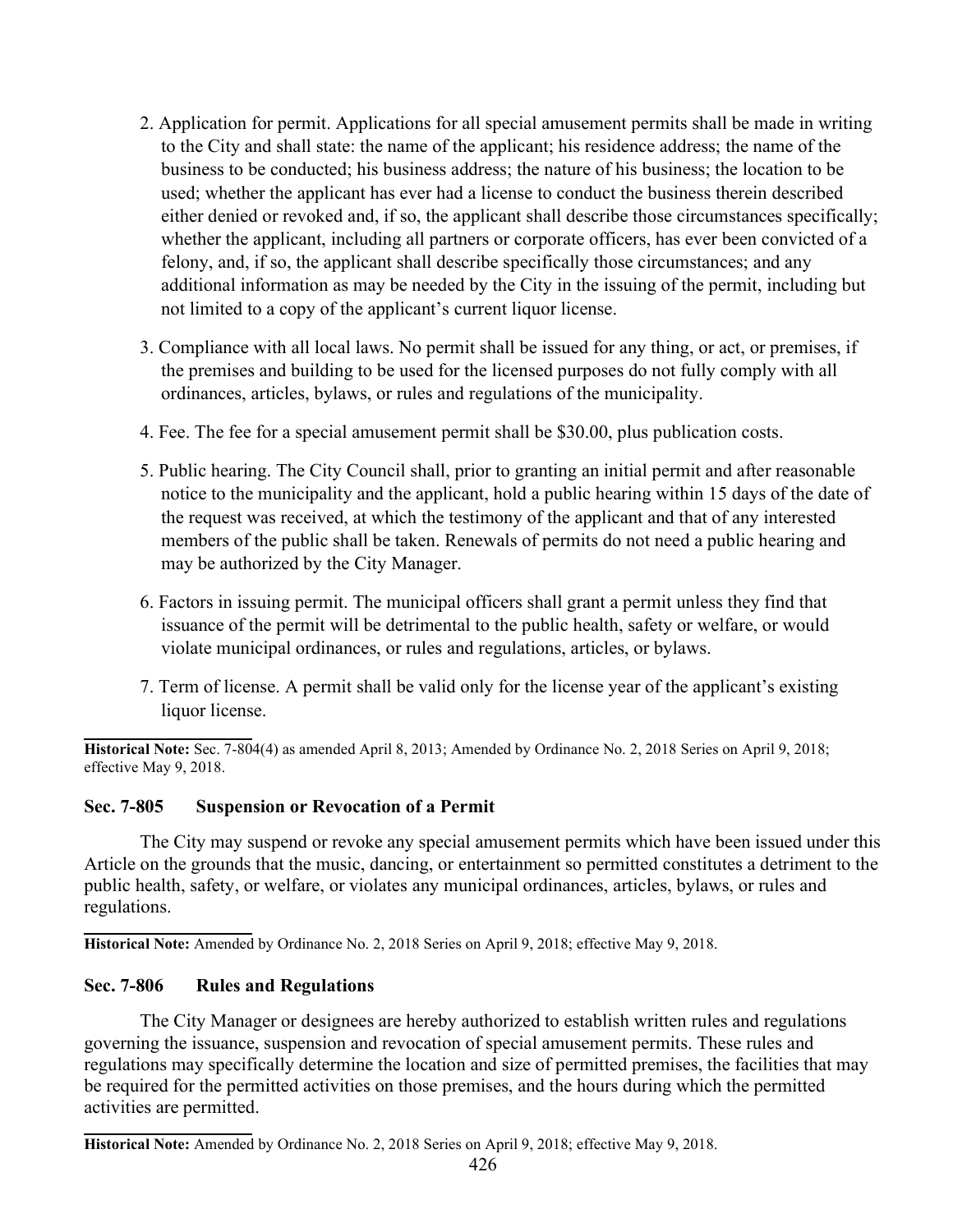### Sec. 7-807 Permit and Appeal Procedures

1. Notice of decision. Any licensee requesting a special amusement permit from the City shall be notified in writing of the City's decision no later than fifteen (15) days from the date of decision. In the event that a licensee is denied a permit, the licensee shall be provided with the reasons for the denial in writing. The licensee may not reapply for a permit on the same premises within 30 days after an application for a permit which has been denied.

2. Appeal. Any licensee who has requested a permit and has been denied, or whose permit has been revoked or suspended, may, within 30 days of the denial, suspension or revocation, appeal the decision to the municipal board of appeals as defined in 30 MRSA §2411. The municipal board of appeals may grant or reinstate the permit if it finds that the permitted activities would not constitute a detriment to the public health, safety or welfare, or that the denial, revocation or suspension was arbitrary or capricious, or that the denial, revocation, or suspension was not based by a preponderance of the evidence on a violation of any ordinance, article, bylaw, or rule or regulation of the municipality.

Historical Note: Amended by Ordinance No. 2, 2018 Series on April 9, 2018; effective May 9, 2018.

#### Sec. 7-808 Admission

A licensed hotel, Class A restaurant, Class A tavern or restaurant malt liquor licensee who has been issued a special amusement permit may charge admission in designated areas approved by the municipal special amusement permit.

### Sec. 7-809 Penalty

Whoever violates any of the provisions of this Article shall be punished by a fine of not more than Fifty Dollars (\$50) for the first offense, and up to One Thousand Dollars (\$1,000) for subsequent offenses, to be recovered, on complaint, to the use of the City of Caribou.

#### Sec 7-810 Separability

The invalidity of any provision of this Article shall not invalidate any other part.

l Historical Note: Originally effective on July 1, 1978; amended June 4, 1980. Cross Reference: Chapter 13, Art. I, Sec. 13-107.

### ARTICLE IX STREET AND ROAD ACCESS PERMIT

Whenever an additional access is desired to a city road or street, the requesting property owner shall obtain an access permit from the Caribou Public Works Department. No new additional road or street connection shall be allowed without such a permit.

The permit application shall state how proper roadside drainage will be maintained, whether through a driveway depression, a culvert, or through a subsurface drainage system. If a culvert is deemed appropriate, the size of the culvert, both in diameter and in length, will be listed. The drainage system, including whether or not a culvert is required and the size of the culvert, shall be subject to approval by the Public Works Director, or his designee.

Whenever a property owner requests a new culvert that is approved by the city, the city shall install it. The property owner shall agree to pay the cost of the culvert and the cost of installation, including labor and equipment. Upon request, the City Public Works Department shall provide an advance estimate of cost of the culvert and its installation. Once the culvert is installed, the city shall be responsible for maintaining the culvert, including replacement.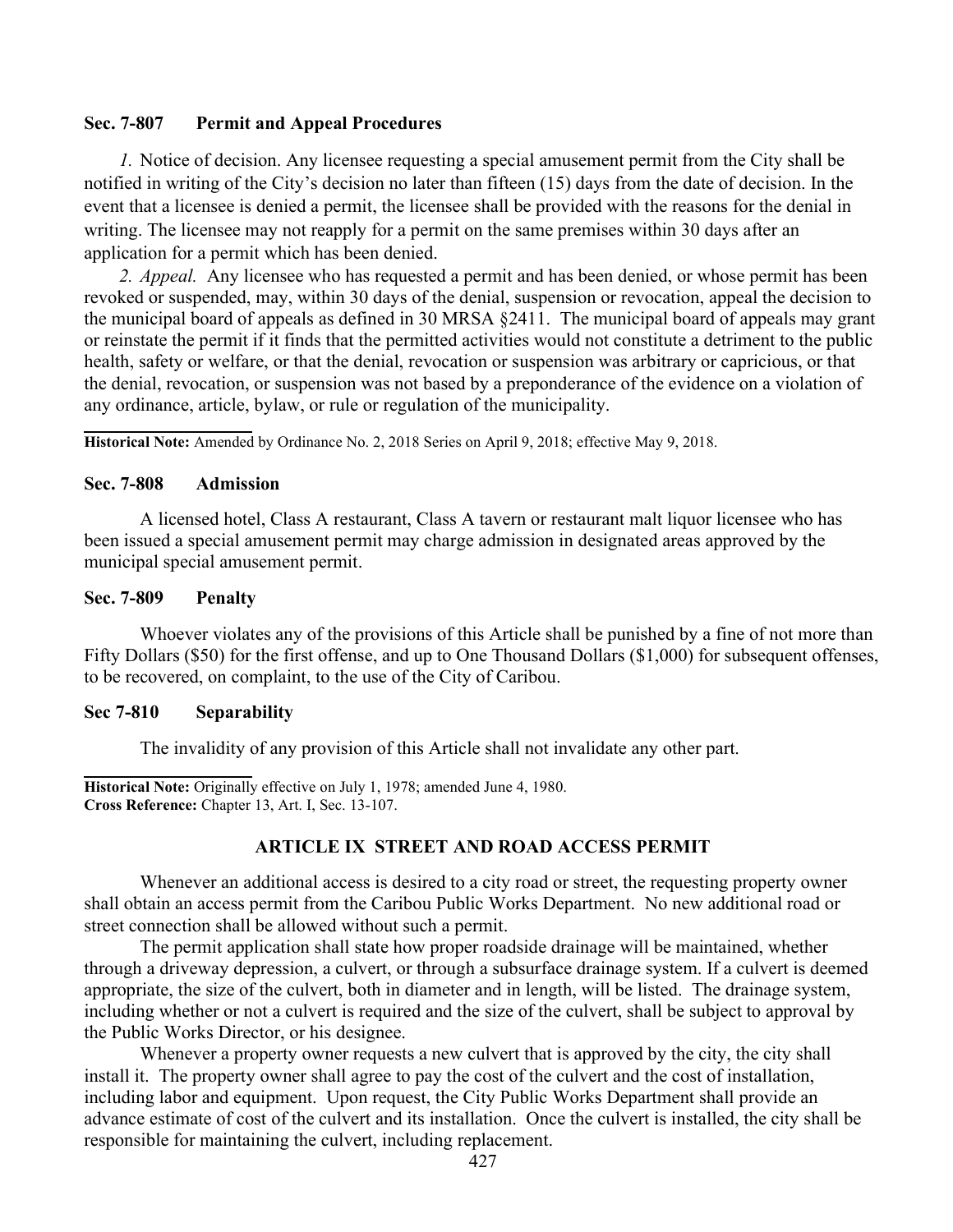Failure to comply with this ordinance shall be subject to a penalty of \$50.00 for each offense.

Historical Note: Adopted May 11, 1987. Cross Reference: Similar provisions, Section 11-403.

### ARTICLE X OPENING PERMIT

Any person required to excavate or in any way interfere with the surface or sub-surface of any public way must, through a recognized qualified contractor, apply for an opening permit with the Director of Public Works. Permittees' are required to comply with written "Conditions Applicable to Opening Permits on Public Ways", as determined and updated periodically by the City Manager and Public Works Director, and provide evidence of Liability Insurance of not less than \$300,000. The "Opening Permit" must be retained by the permittee and posted at the work site for inspection by City Officials. Permittees' violating the terms of this ordinance will be subject to the cost of repairing the excavation plus 50%. Additional permits will not be granted if the applicant has other opening permits that remain open and out of compliance with the terms of this ordinance.

 Historical Note: Chapter 7, Article XI was adopted May 27, 1997. Cross Reference: Similar provisions, 11-404.

### ARTICLE XI REGISTERED NONPROFIT DISPENSARIES AND REGISTERED CULTIVATION FACILITIES

### Section 1101 Purpose

The purpose of this Article is to control the issuance of a permit to operate either a Registered Nonprofit Dispensary or Registered Cultivation Facility as may be permitted by the State of Maine and the Caribou Planning Board.

### Section 1102 Permit Required

- 1. Operation of a Registered Nonprofit Dispensary or Registered Cultivation Facility: No Permit or renewal of a Permit may be issued unless the facility is permitted by the State of Maine Department of Health and Human Services and the Caribou Planning Board to be eligible for a Certificate of Occupancy. No facility shall conduct business within the limits of Caribou without first securing a permit from the Municipal Officers of the City of Caribou.
- 2. Applications for permit: Applications for a permit shall be made in writing to the Municipal Officers through the City Clerk's Office and shall state:
	- a. The name of the Nonprofit
	- b. Location and type of Facility
	- c. State License Number
	- d. Copy of complete State of Maine DHHS Application establishing the Nonprofit
- 3. Compliance with all laws: No permit shall be issued unless the Applicant can prove full compliance with all applicable State and Local Ordinances pertaining to the type, operation, and location of the facility or mobile unit to be permitted.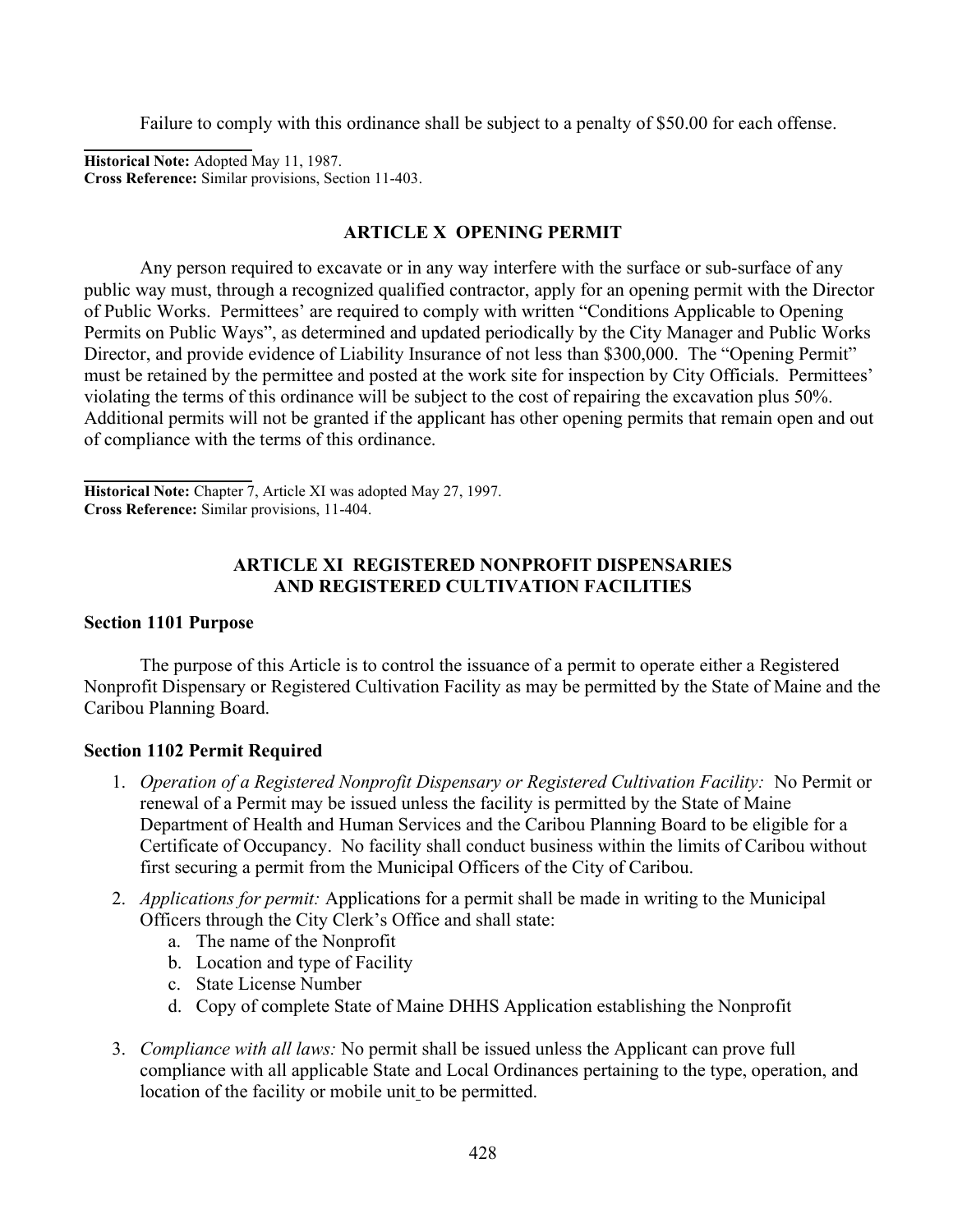- 4. Fee: A fee of \$500 per location of either a Registered Nonprofit Dispensary or Registered Cultivation Facility shall apply for first time and renewal applications to provide for the cost of advertising, notices to abutters, compliancy checks, and use of administrative time to process.
- 5. Public Hearing: The Municipal Officers shall, prior to granting any permit new or annual renewal, provide for not less than 7 days notice of a public hearing, within 30 days upon the receipt of the application, to receive written and verbal testimony from the applicant and interested members of the public pursuant to the granting of a permit.
- 6. Factors in issuing permit: In granting or denying an application, the Municipal Officers shall indicate the reasons for their decision and provide a copy to the applicant. A license may be denied on one or more of the following grounds:
	- A. Conviction of the Applicant of any Class A, Class B, or Class C crime;
	- B. Noncompliance of the licensed Dispensary or Cultivation Facility or its use with any local zoning ordinance or land use ordinance;
	- C. Conditions of record such as waste disposal violations, health or safety violations or repeated parking or traffic violations on or in the vicinity of the licensed premises and caused by persons patronizing or employed by the licensed premises or other such conditions caused by persons patronizing or employed by the licensed premises that unreasonably disturb, interfere with, or affect the ability of persons or businesses residing or located in the vicinity of the licensed premises to use their property in a reasonable manner;
	- D. Repeated incidents of record of breaches of the peace, disorderly conduct, vandalism or other violations of law on or in the vicinity of the licensed premises and caused by persons patronizing or employed by the licensed premises;
	- E. Any violation of State Law or Caribou Code directly related to the operation under the provisions of law of the Registered Nonprofit Dispensary or Registered Cultivation Facility.
- 7. Term of License: A permit shall be valid for only one (1) year from the date of first issuance and shall be subject to meeting all requirements as set forth in this Chapter for subsequent renewal.
- 8. Annually, within 30 days prior to the license renewal date; the dispensary shall be inspected by Code Enforcement, Fire Chief and Police Chief to insure that the dispensary is in compliance for Zoning, Fire Safety and Security requirements.

### Section 1103 Suspension of Revocation of a Permit

The Municipal Officers may, after public hearing preceded by notice to the Applicant and interested parties, suspend, or revoke any permit issued for the operations of either a Registered Nonprofit Dispensary or Registered Cultivation Facility, which have been issued under this Article, on the grounds that the continued operations of the facility would constitute a detriment to the public health, safety, or welfare, or violates any municipal ordinances, articles, bylaws, or rules and regulations.

### Section 1104 Rules and Regulations

The Municipal Officers are hereby authorized, after public notice and hearing, to establish written rules and regulations governing the issuance, suspension and revocation of Registered Nonprofit Dispensaries or Registered Cultivation Facilities permits and other limitations of these operations required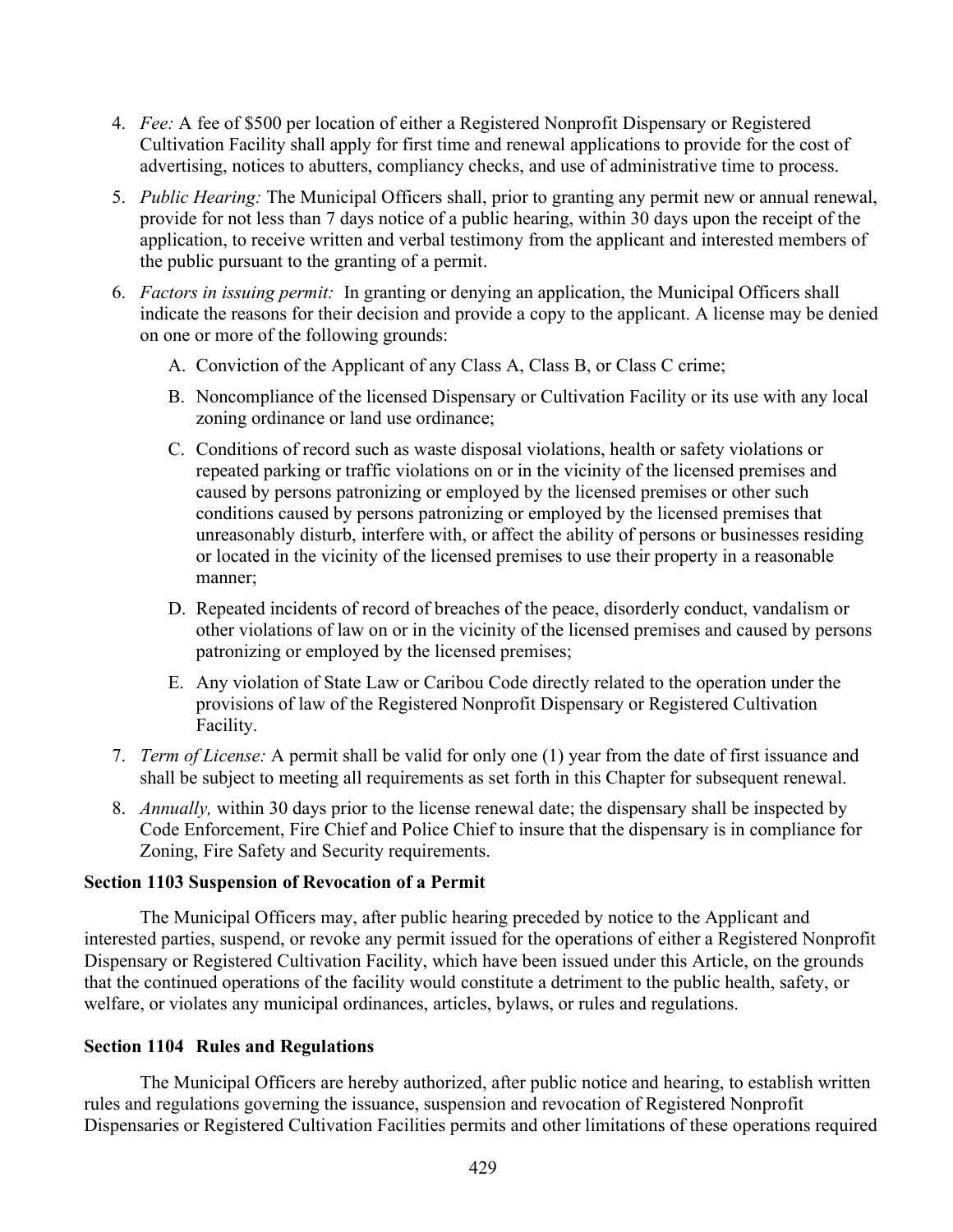to protect the public health, safety and welfare. These rules and regulations may specifically amend the determination of the location and size of permitted premises, the hours during which the permitted activities are permitted, or other operational considerations that would otherwise impact the public's wellbeing.

#### Section 1105 Permit and Appeal Procedures

1. Notice of decision. Any Licensee requesting either a Registered Nonprofit Dispensaries or Registered Cultivation Facilities permit from the Municipal Officers shall be notified in writing of their decision no later than fifteen (15) days from the date the request was received by the City Clerk. In the event that a Licensee is denied a permit, the Licensee shall be provided with the reasons for the denial in writing. The Licensee may not reapply for a permit within 30 days after an application for a permit which has been denied.

2. *Appeal.* Any Licensee who has requested a permit and has been denied, or whose permit has been revoked or suspended, may, within 30 days of the denial, suspension or revocation, appeal the decision to the Municipal Board of Appeals as defined in 30 MRSA §2411. The Municipal Board of Appeals may grant or reinstate the permit if it finds that the permitted activities would not constitute a detriment to the public health, safety or welfare, or that the denial, revocation or suspension was arbitrary or capricious, or that the denial, revocation, or suspension was not based by a preponderance of the evidence on a violation of any ordinance, article, bylaw, or rule or regulation of the municipality.

#### Section 1106 Penalty

Whoever violates any of the provisions of this Article shall be punished by a fine of not more than One Hundred (\$100) for the first offense, and up to Twenty-five Hundred Dollars (\$2,500) for subsequent offenses, to be recovered, on complaint, to the use of the City of Caribou. Penalties are set pursuant to Title 30-A MRSA §4452, 3 Civil Penalties, paragraph B, the minimum penalty for a specific violation is \$100.00, and the maximum penalty is \$2,500.00.

#### Section 1107 Separability

The invalidity of any provision of this Article shall not invalidate any other part.

Historical Note: Article XI was adopted on October 25, 2010.

### ARTICLE XII LICENSES FOR THE SALE OF LIQUOR

#### Section 1201 Purpose

The purpose of this Article is to set forth the process for any person, organization or commercial establishment, hereafter collectively referred to as Establishment(s), to obtain or maintain a license for the sale of spirits, wine or malt liquor to be consumed on or off the licensed premises in the times, places and manners as may be specified in the license, pursuant to Title 28-A MRSA Chapter 27 and as permitted by the State of Maine.

#### Section 1202 Permit Required

1. Operation of a Licensed Establishment: No establishment may offer for sale spirits, wine or malt liquor within city limits without first having a license issued by the State with prior approval by the municipal officers as set forth below.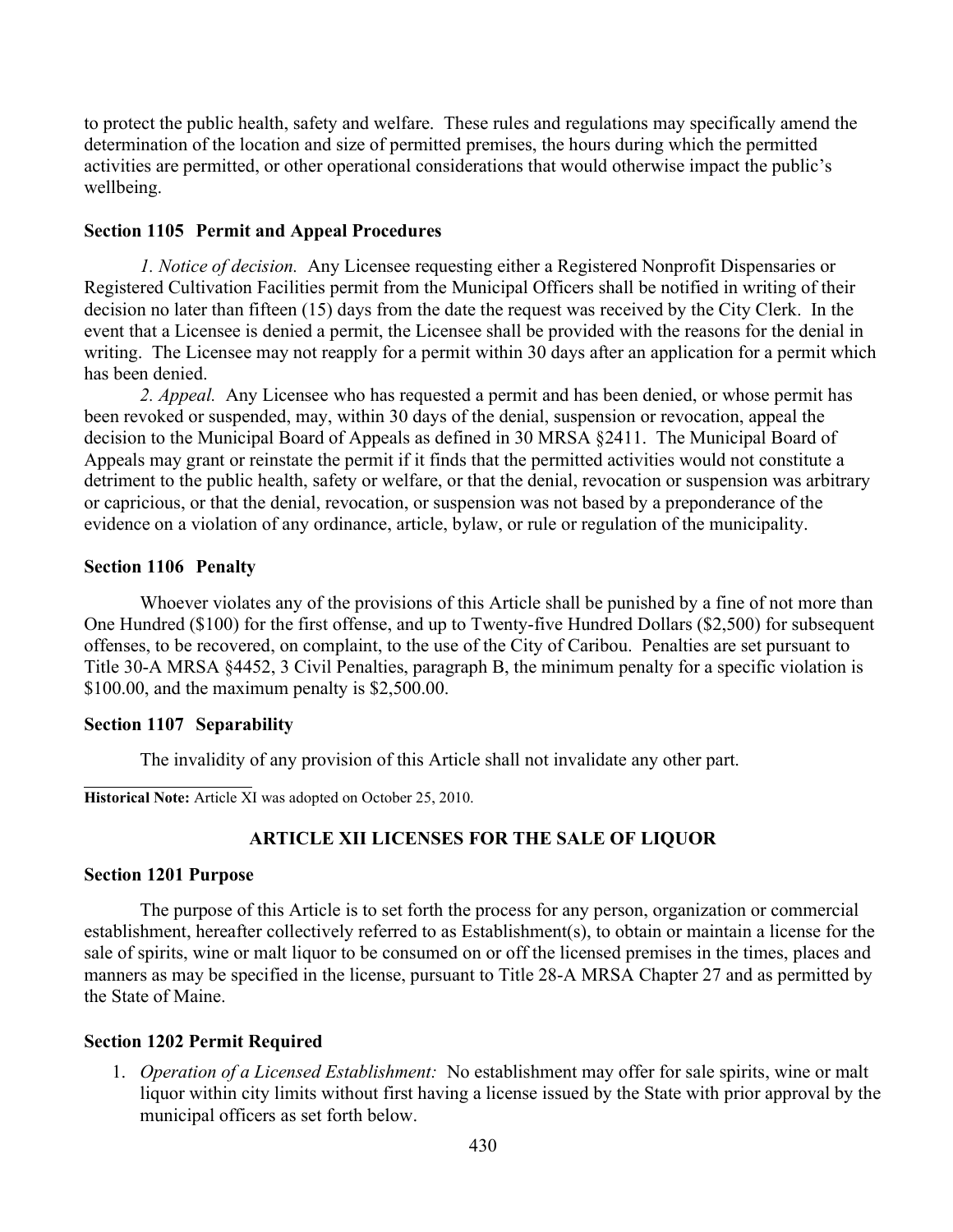- 2. Applications for permit: Applications for a liquor license shall be made in writing on forms provided by the Department of Public Safety Bureau, submitted to the City Clerk's Office and shall be complete as will be submitted to the Bureau.
- 3. Compliance with all laws: No license shall be issued unless the Establishment can demonstrate full compliance with all applicable State and Local Ordinances pertaining to the type, operation, and location to be permitted.
- 4. Fee: Establishments shall pay a fee of \$10 for the initial issuance or annual renewal of a liquor license plus applicable public notice costs if a public hearing is required.
- 5. Public Hearing and Approving Authority:
	- a. The City Council shall be the approving authority and conduct a public hearing for new annual license applications, requests to increase annual license certifications, and if there is cause to question the past operation of an Establishment seeking license renewal.
	- b. The City Manager, after review by the public safety and code enforcement departments, may without conducting a public hearing approve applications for annual license renewals, seasonal/temporary licenses, off-premises catering, taste testing events and extensions of existing licenses.
	- c. The City Clerk shall provide notice of a public hearing at the applicant's prepaid expense, stating the date, time and place of hearing, to appear the week before the hearing in a weekly newspaper having general circulation in the municipality and by a minimum 7-day posting.
- 6. Factors in issuing permit: In granting or denying an application, the approving authority shall indicate the reasons for their decision and provide a copy to the applicant. A license may be denied on one or more of the following grounds:
	- a. Conviction of the Applicant of any Class A, Class B, or Class C crime;
	- b. Noncompliance of the licensed premise or its use with any local zoning ordinance or land use ordinance not directly related to liquor control;
	- c. Conditions of record such as waste disposal violations, health or safety violations or repeated parking or traffic violations on or in the vicinity of the licensed premises and caused by persons patronizing or employed by the licensed premises or other such conditions caused by persons patronizing or employed by the licensed premises that unreasonably disturb, interfere with, or affect the ability of persons or businesses residing or located in the vicinity of the licensed premises to use their property in a reasonable manner;
	- d. Repeated incidents of record of breaches of the peace, disorderly conduct, vandalism or other violations of law on or in the vicinity of the licensed premises and caused by persons patronizing or employed by the licensed premises;
	- e. Any violation of State Law or Caribou Code directly related to the operation under the provisions of law of the licensed premise.
	- f. A determination by the municipal officers that the purpose of the application is to circumvent the provisions of Title 28-A MRSA Section 601;